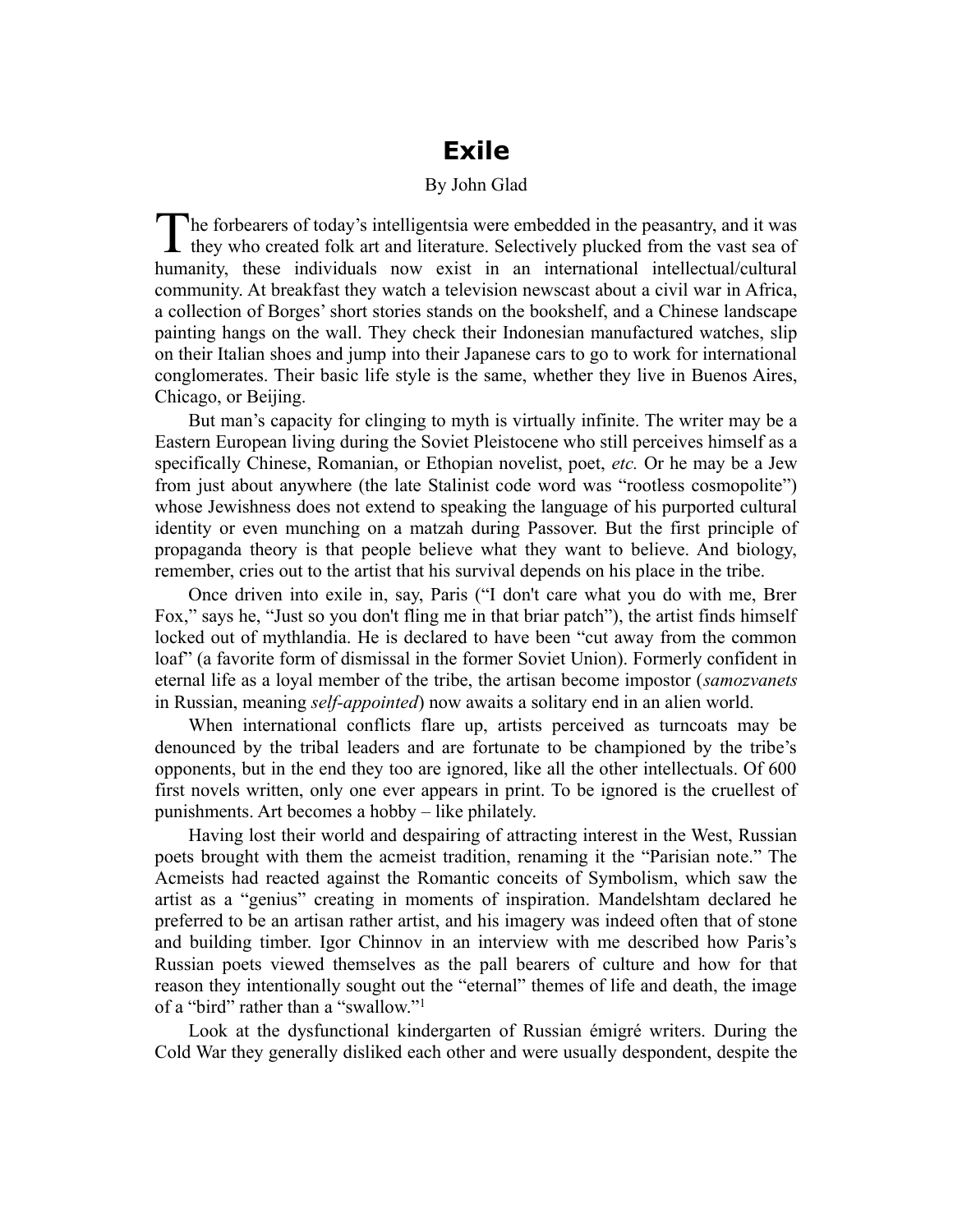#### Glad *Exile ▪* 2

accolades they received for largely political reasons. Yury Miloslavsky summed up the situation at a Wheatland Conference on literature in exile:

*And that's the mildest thing that could be said of us, unless we mention the inevitable kicks in the ass — usually delivered with weary scorn: "Get out of here" or (sometimes with the vexed nervousness of a man trying to rid himself of a hated wife who doesn't want him to go to a bachelor's party): "Fuck off, you goddamned bitch!" Less frequent is the resounding, wellaimed kick: "Get lost, you scum, or you'll get what's coming to you...." Having flitted off to a respectable distance, we snap back: "Just wait, you'll wish you hadn't been so short-sighted, but by then it'll be too late; I'll be back — in spirit, if not in the flesh."*

*It's clear, however, that no one will regret your loss, nor will there be anything, or anybody, to come back to, for the gap left by your departure soon begins to be filled with healing balm from within. To blame the cruelty of the administration or threaten to reveal the whole truth and thereby show up the state in its true colors is ridiculous. Even if anyone other than the narrator (himself a great champion of truth) shows interest in the exile's pitiful inside information, his intrinsic untrustworthiness and refusal to acknowledge defeat (and exile is just that — defeat, not victory!) will soon alienate even the sympathetic listener — assuming, naturally, that polling exiles is not part of his job.<sup>2</sup>*

When the artist relocates to a new country and a new culture, he may or may not interact with that culture. Paradoxically, even though the roots of modern Russian literature lie in Western European literature, the interwar period was not one of extensive interaction between Russian émigré literature and the various Western European literatures surrounding it. In noting this estrangement, Vladimir Nabokov claimed the Russian émigré community possessed a higher culture and greater freedom of thought than the Western world in which the exiles found themselves.

*As I look back at those years of exile, I see myself, and thousands of other Russians, leading an odd but by no means unpleasant existence, in material indigence and intellectual luxury, among perfectly unimportant strangers, spectral Germans and Frenchmen in whose more or less illusory cities we, émigrés, happened to dwell. These aborigines were to the mind's eye as flat and transparent as figures cut out of cellophane, and although we used their gadgets, applauded their clowns, picked their roadside plums and apples, no real communication, of the rich human sort so widespread in our own midst, existed between us and them*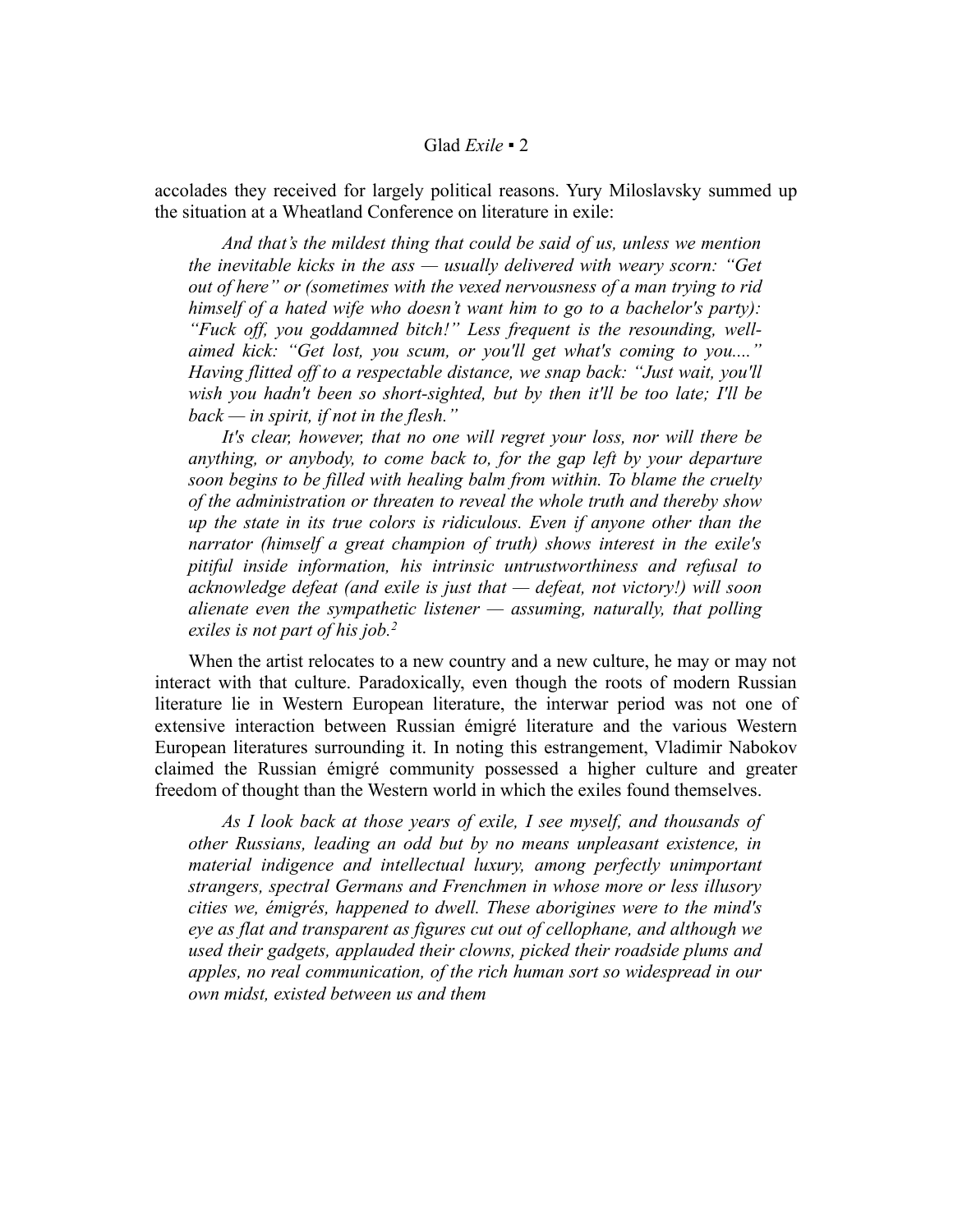### Glad *Exile ▪* 3

If such a Robinson-Crusoe statement could be made by Nabokov, a writer who supposedly read English before he learned to write Russian and whose cosmopolitan credentials were certainly above reproach, how much more was it true for other Russian refugees! After World War II this attitude was retained, producing little crosspollination between Russian émigré literature in America and the Anglo-American tradition, such stars as

Brodsky and Solzhenitsyn notwithstanding. Russians in Europe both before and after 1917 generally saw themselves as European but often realized that the Europe they loved was an imagined entity. Once more I quote Nabokov:

*What has happened to those originals who used to teach natural history to Russian children — green net, tin box on a sling, hat stuck with pinned butterflies, long, learned nose, candid eyes behind spectacles — where are they all, where are their frail skeletons — or was this a special breed of Germans, for export to Russia, or am I not looking properly<sup>3</sup>*

Paradoxically, this passage was more true of Nabokov's fellow Russian exiles than of him. Many of them held to a traditional Realism inherited from the grand tradition of nineteenth-century Russian writers.

Nabokov doggedly pursued evasive tactics and intentionally put the researcher onto false leads in referring to his own art. It is difficult to lend credence, to cite but one example, to his claim that *Invitation to a Beheading* was not influenced by Kafka. Nabokov both influenced and was influenced by Western European literature. His emigration can be classified as *osmotic penetration*.

With the break-up of the USSR, after decades of beating their chests over Ovid's "bitter bread of exile," Russian and East European exile writers abruptly discovered that they could now "go home." For the exiled poet and cabaret singer Aleksandr Vertinsky the water and even the stars were "alien," and he returned to Russia. But most opted to stay put. Solzhenitsyn made incredible demands upon the Russian government, stating adamantly that he would not return if each and every one of them was not satisfied. Incredibly, they were. And he was left with no choice but to pack his bags for Moscow or eat his words. Boris Khazanov declared he would vomit if he were forced to go back. Eduard Limonov returned because there was more demand for a fascist politician in Russia than for a Russian tailor in Paris, and until recently he was a shaven prisoner in a Saratov prison.

But most stayed in what used to be called "the West." Their wives work, and they receive welfare payments from the state. They scrape together a little money to subsidize the publications of their works back home, and like Spinelli in Thomas Mann's *Tristan*, they sit home reading their own works, occasionally persuading friends to write reviews. They are mad, cheapened gods who talk to themselves. They